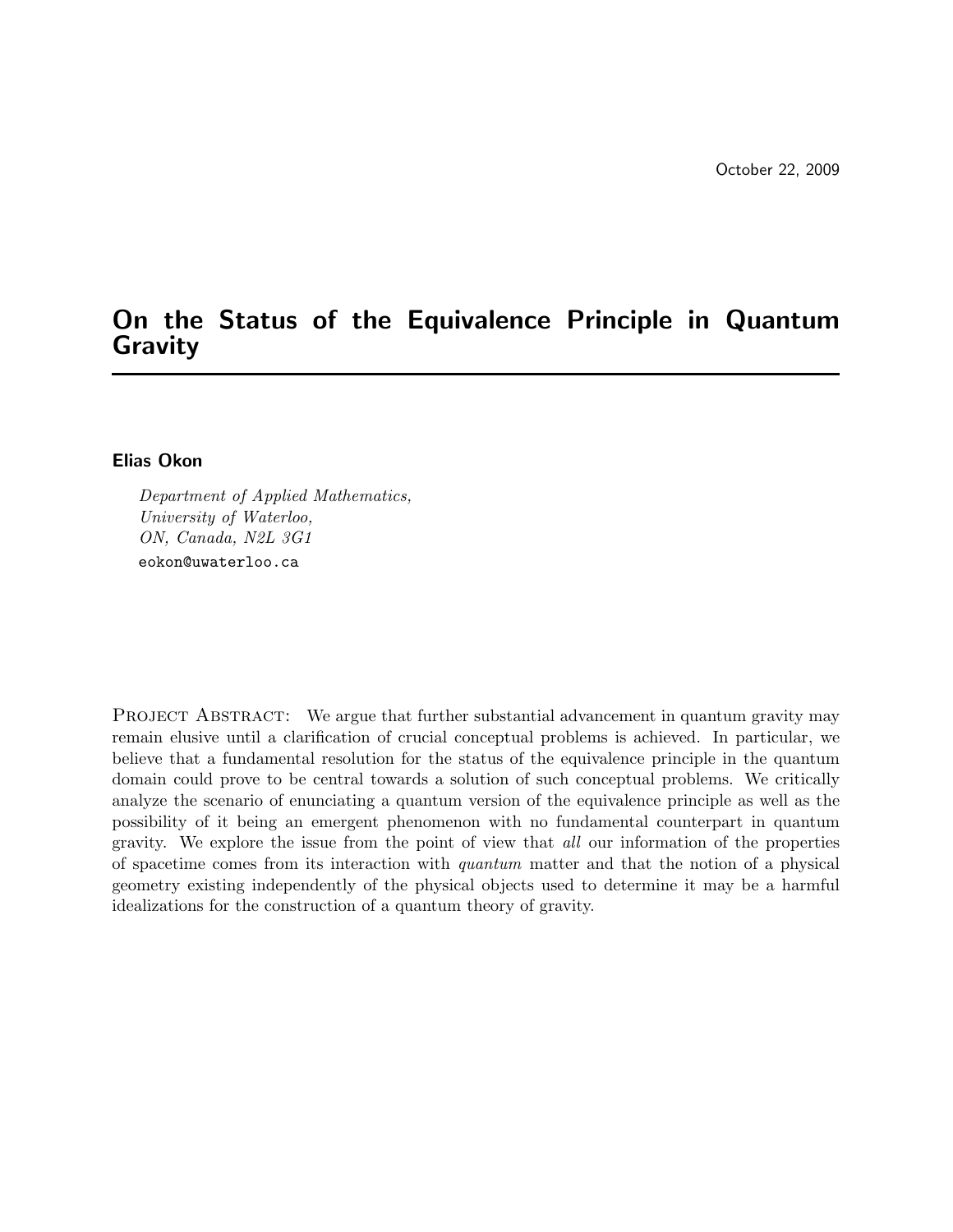### 1 Introduction

It is the opinion of a at least a sector of the *fundamental* theoretical physics community that such field is going through a period of profound confusion (see, e.g., [26, 15, 28, 29]). The claim is that we are living in an era characterized by disagreement about the meaning and nature of basic concepts like time, space, matter and causality, resulting in the absence of a general coherent picture of the physical world.

The discovery of general relativity at the begging of the twentieth century signified a radical departure from the classical understanding of the concepts of space and time to the point that such notions lost their immutability and individual identity. A few years later, the formulation of quantum mechanics shattered the classical accounts of matter and causality by introducing fuzziness and indeterminism into their description. Both theories completely destroyed a long-standing consistent picture of the world, replacing it with an amazingly successful, albeit fragmented, description. There is no doubt that by learning quantum mechanics and general relativity one acquires a feeling of gaining deep insights into how nature works; both theories seem to show us something profound about the world. However, both theories also bring along some uncertainty in the conceptual grasp of the fundamental concepts, as in, for example, interpretational issues in quantum mechanics or the debate on the physical meaning of general covariance in general relativity. Moreover, the problem is greatly exacerbated by any attempt to combine quantum mechanics and general relativity into a full theory of quantum gravity, resulting in puzzles like the issue of diffeomorphism invariance and its connection with observables, the problem of time in quantum gravity, the question of initial conditions for the wavefunction of the universe or the information loss paradox.

The effectiveness of the often pragmatic attitude adopted for the most part of the last century is undeniable. It resulted, where it not for gravity, in a complete and extremely accurate description of the world at a fundamental level. Nevertheless, it is conceivable that such attitude will not be productive in the construction of a fundamental description of the gravitational field in the regime in which its quantum mechanical properties, and that of its sources, cannot be disregarded. Through an overemphasis on technical aspects, in detriment of a careful analysis of conceptual issues, physicists have not been able, despite some very promising developments, to yield a fully consistent marriage of the gravitational and quantum realms.

The general attitude of the present proposal is that further significant advancement in the field may remain elusive until crucial conceptual notions are clarified. Only then, with a truly well grounded basis, the construction of a quantum theory of gravity could be attempted in earnest. A crucial step in this direction would be a clarification of the status of the equivalence principle in the quantum domain. A fundamental resolution for this issue may prove to be a necessary preliminary for the construction of a theory of quantum gravity.

The equivalence principle is the basic idea behind the general relativistic (geometrical) description of gravity. It is a fundamentally local concept in the sense that for its formulation<sup>1</sup> one has to use local notions like point or path: "the *path* of a *point* particle does not depend on the mass of the particle" or "locally inertial frames can be constructed about every point in spacetime". Quantum mechanics on the other hand is fundamentally nonlocal: quantum objects are intrinsically extended and well defined trajectories cannot be assigned even to structureless point particles. The resolution of this apparent incompatibility of structural foundations is one of the outstanding conceptual difficulties of quantum gravity.

The central objective of the present proposal is to perform an exhaustive analysis of the possible role of the equivalence principle in quantum gravity. In the next section we outline this objective in more detail.

<sup>&</sup>lt;sup>1</sup>There are many different versions of the equivalence principle in the literature, see Sec. 2.1 below for details.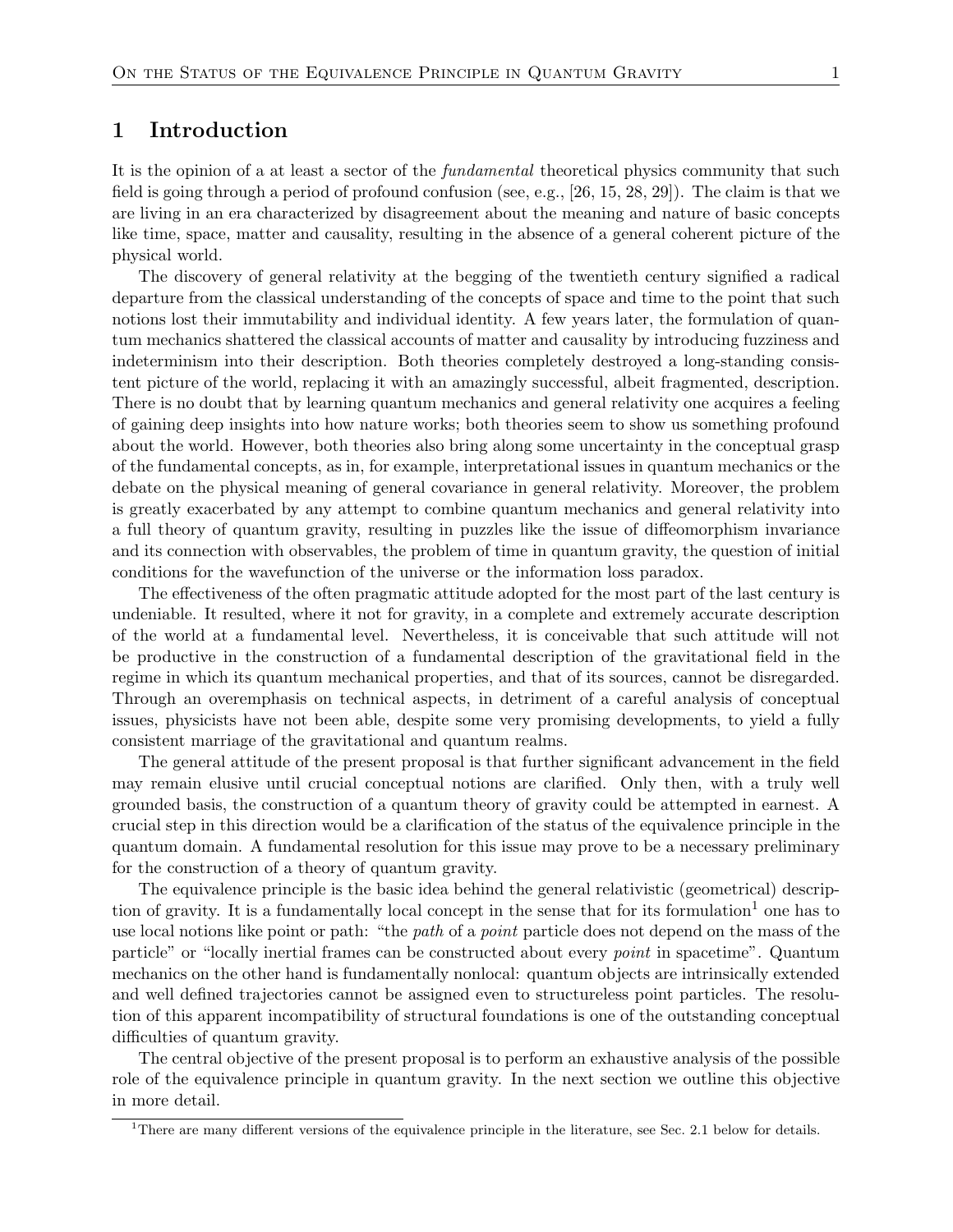## 2 A quantum equivalence principle?

We start this section with a clear exposition of the problem to be addressed and conclude it with a presentation of some past proposals for its resolution as well as an outlook for possible routes for future work.

#### 2.1 The conflict

As we mentioned in the introduction, the equivalence principle, one of the best tested principles in physics [27], is the empirical foundation of the general relativistic description of gravitation. Over the years, many different versions and classifications of equivalence principles have appeared in the literature (see e.g. [30, 25, 13] and see [22] for an interesting historical account), however, at the heart of all of them always lies the universality of free fall. In most classifications, the weak equivalence principle (WEP) asserts that all particles experience the same acceleration in a given gravitational field, or more precisely, that if an uncharged pointlike test particle is placed at an initial event in spacetime and given an initial velocity there, then its subsequent trajectory will be independent of its mass and composition. In the context of Newtonian mechanics, this statement is equivalent to the fact that the ratio of the gravitational mass to the inertial mass of any object is a universal value independent of its composition or other properties.

In the hands of Einstein, the WEP became the physical basis of his general theory of relativity. He noted that if all bodies fall with the same acceleration in an external gravitational field, then to an observer in a freely falling reference frame in the same gravitational field, the bodies should be (locally) unaccelerated. Thus, the mechanical motions of bodies will behave as if gravity were absent. Einstein then went a step further and postulated that, in such circumstances, not only the mechanical laws, but all physical laws should behave as if gravity were absent. Therefore, from the general relativistic point of view, the equivalence principle is not regarded as a circumstantial feature of the gravitational interaction, but as part of the foundations of physics itself. The new principle shaped by Einstein, sometimes called the Einstein equivalence principle states that all the nongravitational laws of physics are the same in every freely falling frame or alternately, that the WEP is valid and that the outcome of any local nongravitational test experiment is independent of the velocity of the freely falling apparatus, and of where and when in the universe it is performed.

After this point, different classification usually diverge into the strong, semistrong, very strong, medium strong, etc. equivalence principles. In [13] for example, the very strong equivalence principle states that for every pointlike event of spacetime, there exists a sufficiently small neighborhood such that in every local, freely falling frame in that neighborhood, all the laws of physics obey the laws of special relativity. We emphasize in any case the importance of precision in stating and differentiating the different equivalence principles, especially for its possible generalizations into the quantum domain. We stress again that in all of its different versions, the equivalence principle is an eminently local statement. It always ultimately describes the behavior of systems in small enough regions of spacetime, or more precisely, in one spacetime point at a time. In going into a freely falling frame, the action of a gravitational field can only be strictly canceled in a single point, outside of it, the effects of the curvature of spacetime, manifested locally as tidal forces, are present unavoidably.

Quantum mechanics on the other hand is inherently nonlocal. The uncertainty principle at the roots of its foundations puts stringent limits on the localizability of quantum system. Even point particles, for example, can be localized at a single point in space only for a moment after which its wavefunction inevitably starts to spread out. Moreover, effects like entanglement and teleportation clearly show that quantum mechanics cannot be understood as a theory of localized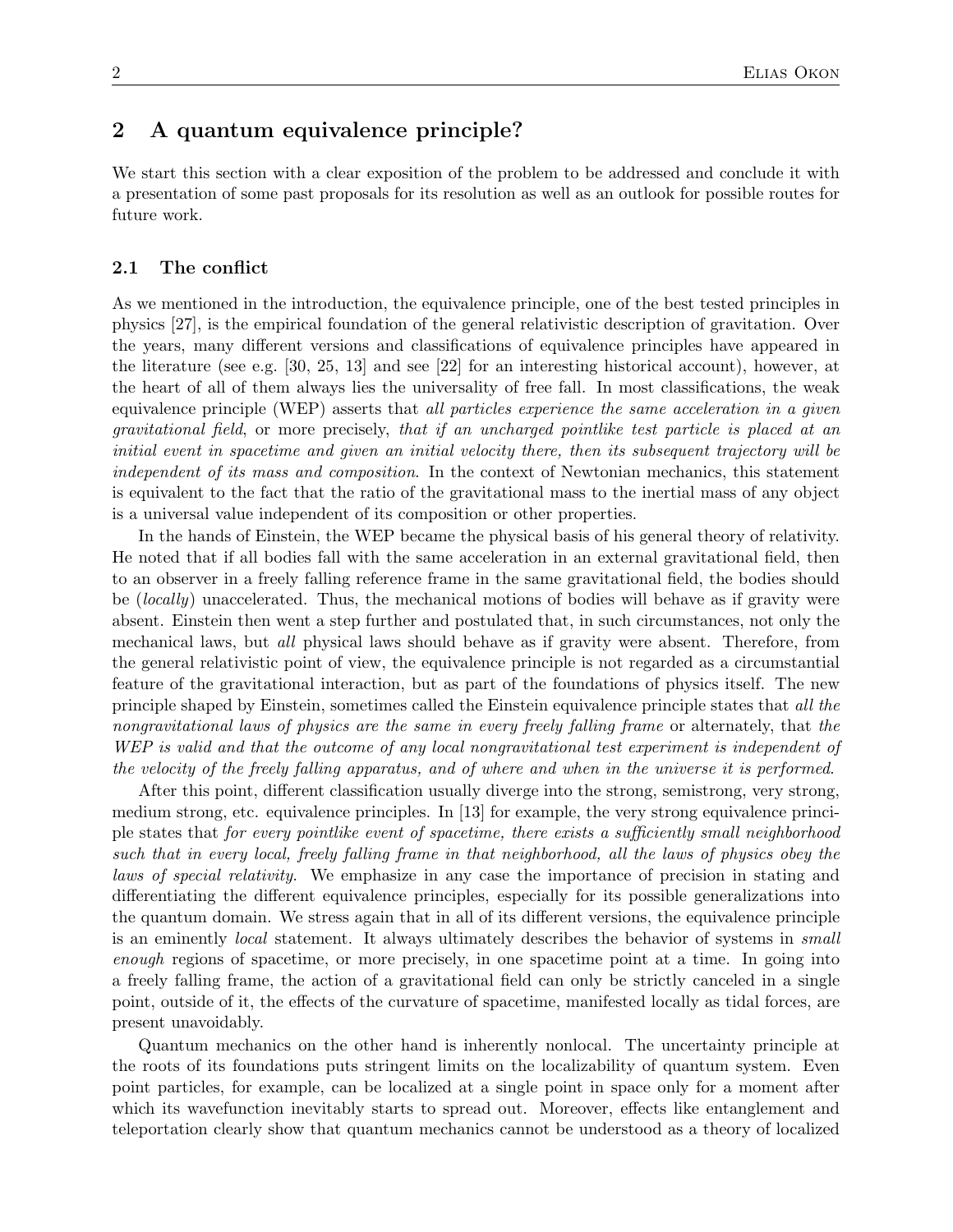and disassociated systems; often, at the quantum mechanical level, the description of the joint state of two systems is not the same as the sum of the descriptions of the two systems which may omit all important quantum correlations. Furthermore, we must keep in mind that the concept of a "test" object, present in some versions of the equivalence principle, poses serious problems in quantum mechanics. This is because in a quantum mechanical context i) we may not be able to make the energy of a particle as small as we want in order to avoid back-reaction on a background spacetime, ii) we cannot make the momentum of a particle as small as desired and continue to demand localization and iii) objects may be affected by observations and failure to recognize this may result in internal contradictions.

The situation then is that the classical equivalence principle and quantum mechanics seem to be fundamentally incompatible. How could an essentially local principle be valid in a context where the fundamental entities cannot, even in principle, be confined to spacetime points? Is it the case that there exists a generalization for the equivalence principle to the quantum context that surpasses this difficulty or is it that the equivalence principle is only an emergent phenomenon which ceases to be fundamental at the quantum gravitational level. The investigation of these issues is the main objective of this proposal.

#### 2.2 Looking back and ahead

Over the years, a few proposals for a formulation of a quantum version of the equivalence principle have appeared in the literature. In [2] for example, it is argued that in a quantum context, and in the light of the Aharonov-Bohm effect, one should extend the notion of the equivalence principle to include not only the equivalence of inertial forces with real forces, but also the equivalence of potentials of such inertial forces and the potentials of real forces. References [18, 17] start from a path integral in a flat space parametrized with euclidean coordinates and then perform a nonholonomic coordinate transformation in order to obtain a path integral for spaces with curvature and torsion. The coordinate transformation involved is claimed to be a quantum equivalence principle which allows us to generalize the Feynman path integral formula in Cartesian coordinates to noneuclidean spaces. The proposal in [19] is to enunciate a quantum equivalence principle stating that the output of a physical experiment in its input independent form (the part corresponding to the "pure" interaction, independent of any input of the measuring apparatus) may only depend on the chosen initial state and not on the mass parameter appearing in the dynamical equation. With this, they claim to have found a procedure for extracting results from experiments in a way that does not depend on the mass of the quantum system, allowing a geometrization of gravity even in the quantum domain. Further, the idea in [8] is to connect the quantum equivalence principle with the phase shift appearing in the famous COW experiments [14], which measures a possible particle dependency in the relation inertial mass-passive gravitational mass. We feel however, that none of this formulations possesses the strength and generality to serve as a guiding principle in the search for a quantum theory of gravity.

In [4] on the other hand, it is claimed that instead of trying to formulate a quantum equivalence principle, one should try to quantize teleparallel gravity, a theory which leads to the same classical results as general relativity but without requiring any of the equivalence principles. This type of approach may be attractive because it dispenses the need of an equivalence principle in quantum gravity but explains its (supposedly approximate) validity in the classical realm. Note however that there exists some controversy about the consistency of dealing with Dirac fields in teleparallel gravity [23, 20]. Finally, we mention [24] where a different use for the equivalence principle is called upon. It is used as a guide in order to formalize the idea of a quantum superposition of different spacetimes: the most natural local identification between a local region of one spacetime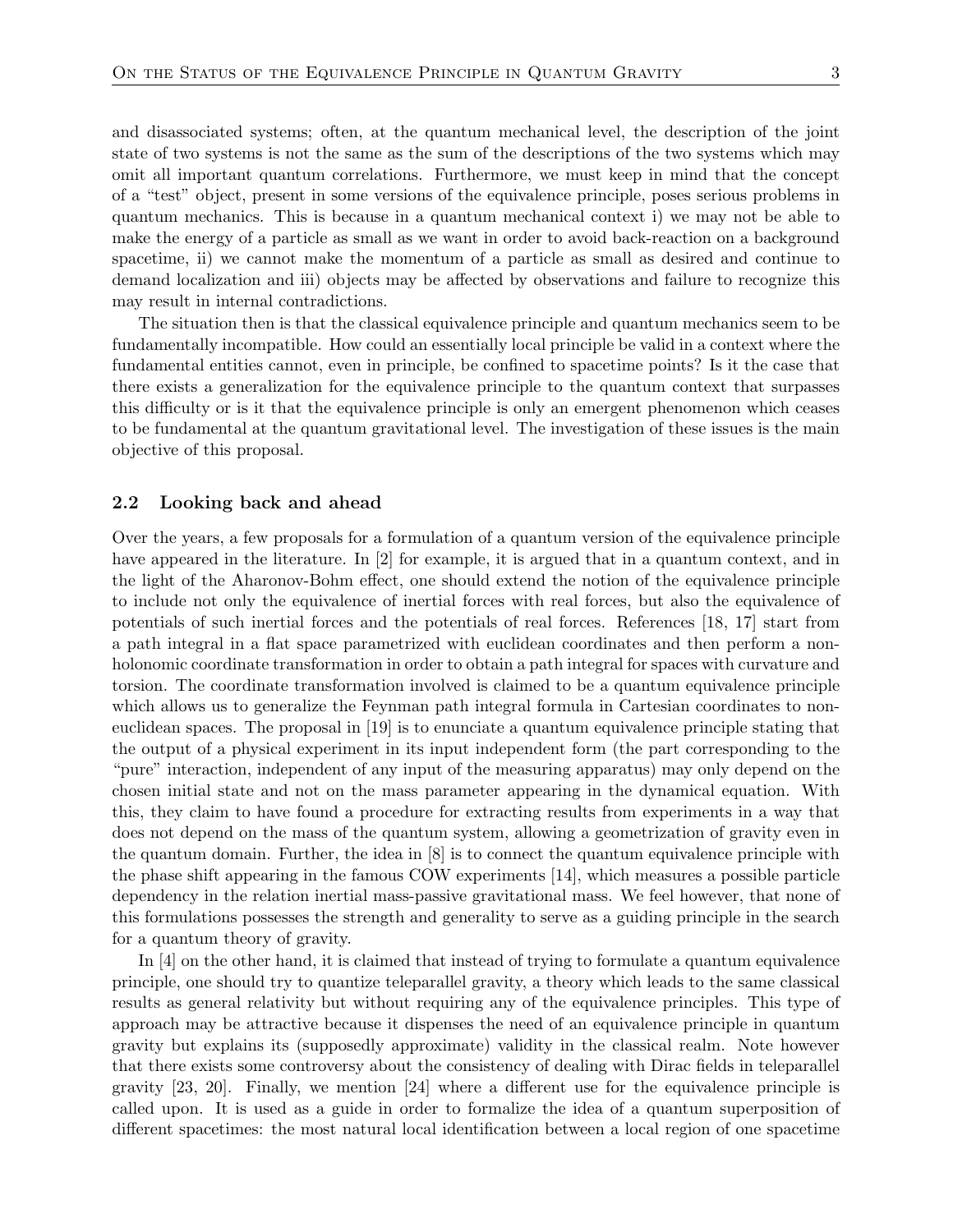and a corresponding local region of the other would be that in which the free falls (i.e. spacetime geodesics) agree.

Another issue that has been present lately in the literature is the alleged existence of quantum violations of the equivalence principle (see for example  $(1, 3, 5)$ ). However, while examining such claims, one must be careful for several reasons (see [12] for a critical analysis of this matter). One point of central importance in these discussions is whether gravity maintains its geometrical character at the quantum level and well defined criteria must be provided in order to determine this issue. For example, it is sometimes claimed that the COW experiment exhibits a non-geometric aspect of gravitation since the results are sensitive to the mass of the particles used. However, one must recognize that at the quantum level, the mass of a particle is associated with a geometrical scale, and that, even in the absence of gravity, the mass of a particle determines its propagation. Then, one could count this as a quantum violation of the equivalence principle, or can maintain that the equivalence principle is satisfied as long as the effects of gravity can be canceled by a suitable choice of reference frame [12]. The later option is more in tone, we believe, with the lesson of general relativity that gravitational effects are captured by the Riemann tensor.

Another important point to be kept in mind is the fact that, as we have already mentioned several times, quantum objects are extended and, as such, could be sensitive to departures of spacetime from exact flatness. Then, in such situations one could not argue that the equivalence principle is violated since the principle strictly applies only to infinitely localized systems. A related matter is the claim that the equivalence principle is not fulfilled for particles with internal structure like spin, a consequence of the fact that such particles follow non-geodesic orbits [6]. One must remember however that there are independent indications of a fundamental noncommutativity of the components of the position associated with the spin of a system and that this noncommutativity is thought to reflect an essential limit on its localizability [10], (this is true even in the classical special-relativistic case, see [21], page 161 (Exercise 5.6)).

An interesting idea that we have considered in the past [9, 10, 11], and that could certainly shed light on the status of the equivalence principle in the quantum context, is to try to define a "quantum geometry" by embracing the fact that our information of the properties of spacetime comes from its interaction with quantum matter, and that this "experimental" aspect of geometry must be taken into account (see [15] for convincing arguments in this direction). The idea is to define a geometry solely by the use of operational definitions involving quantum matter and to attempt to extract from them general features of the underlying (quantum) spacetime. A related idea is to probe spacetime with extended classical objects and to seek to construct an "effective spacetime" in which the center of mass of such distributions follows geodesic orbits (see [11] for details). An investigation of the status of the equivalence principle in this situation should be useful for a possible extension into the quantum regime.

On the experimental side, there is an attractive proposal for an experiment that would probe possible non-trivial couplings of curvature to matter fields [7]. More precisely, it explores potential couplings between spinors and the Weyl tensor. The importance of these experiments is that they attempt to detect gravitational tidal effects using quantum mechanical probes (note that COWtype experiments fail to do so [12]). Any findings on this important issue would surely have an impact on investigations on the quantum role of the equivalence principle.

To conclude we comment on the possibility of the equivalence principle, and with it maybe even gravity itself, being an effective phenomenon akin to, for example, the second law of thermodynamics (see for example [16]). In such case it would be clearly inappropriate to attempt a fundamental formulation of the equivalence principle at the quantum level but one would need to be able to recover its general relativistic expression by taking the appropriate limit. In this scenario, the equivalence principle would hold in general relativity, be approximately valid in the semiclassical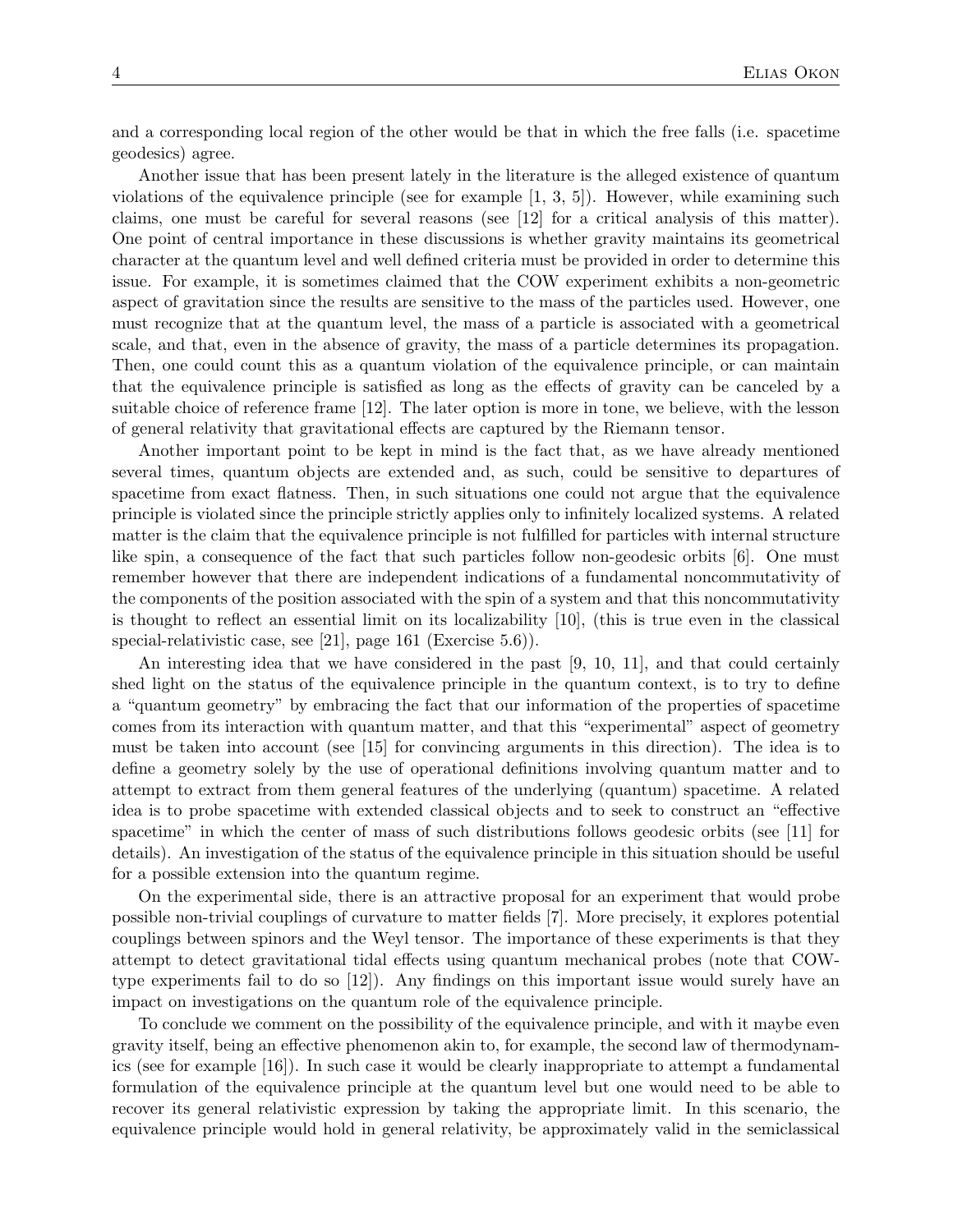regime and completely evaporate in the full theory of quantum gravity.

A clear grasp of the deep physical meaning of the equivalence principle allowed Einstein to construct his theory of general relativity. However, two and a half centuries earlier, Newton used the very same equivalence principle to formulate the general principles for his dynamics. It may very well be that the equivalence principle also holds the key for the formulation of a quantum theory of gravity.

## References

- [1] G. Z. Adunas, E. Rodriguez-Milla, and D. V. Ahluwalia. Probing quantum violations of the equivalence principle. Gen. Rel. Grav., 33:183–194, 2001.
- [2] Y. Aharonov and G. Carmi. Quantum aspects of the equivalence principle. Found. of Phys., 3:493 – 498, 1973.
- [3] D. V. Ahluwalia. Principle of equivalence and wave-particle duality in quantum gravity. 2000. gr-qc/0009033.
- [4] R. Aldrovandi, J. G. Pereira, and K. H. Vu. Gravity and the quantum: Are they reconcilable? AIP Conf. Proc., 810:217–228, 2006.
- [5] M. M. Ali, A. S. Majumdar, D. Home, and A. K. Pan. On the quantum analogue of Galileo's leaning tower experiment. Class. Quant. Grav., 23:6493–6502, 2006.
- [6] J. Audretsch. Dirac electron in space-times with torsion: Spinor propagation, spin precession, and nongeodesic orbits. Phys. Rev. D,  $24:1470 - 1477$ , 1981.
- [7] Y. Bonder and D. Sudarsky. Quantum Gravity Phenomenology without Lorentz Invariance Violation: a detailed proposal. Class. Quant. Grav., 25:105017, 2008.
- [8] A. Camacho and A. Camacho-Guardian. Quantal Definition of the Weak Equivalence Principle. 2008. arXiv:0811.0378.
- [9] C. Chryssomalakos, H. Hernandez, E. Okon, and P. Vazquez. Canonical noncommutativity in special and general relativity. J. of Phys.: Conf. Ser., 67:012057, 2007.
- [10] C. Chryssomalakos, H. Hernandez, E. Okon, and P. Vazquez. Towards a first-principles approach to spacetime noncommutativity. J. of Phys.: Conf. Ser., 68:012003, 2007.
- [11] C. Chryssomalakos, H. Hernandez-Coronado, and E. Okon. Center of mass in special and general relativity and its role in an effective description of spacetime. 2009. arXiv:0901.3349.
- [12] C. Chryssomalakos and D. Sudarsky. On the geometrical character of gravitation. Gen. Rel. Grav., 35:605–617, 2003.
- [13] I. Ciufolini and J. A. Wheeler. Gravitation and Inertia. Princeton University Press, 1995.
- [14] R. Colella, A. W. Overhauser, and S. A. Werner. Observation of gravitationally induced quantum interference. Phys. Rev. Lett., 34:1472–1474, 1975.
- [15] A. Corichi, M. P. Ryan, and D. Sudarsky. Quantum geometry as a relational construct. Mod. Phys. Lett., A17:555, 2002.